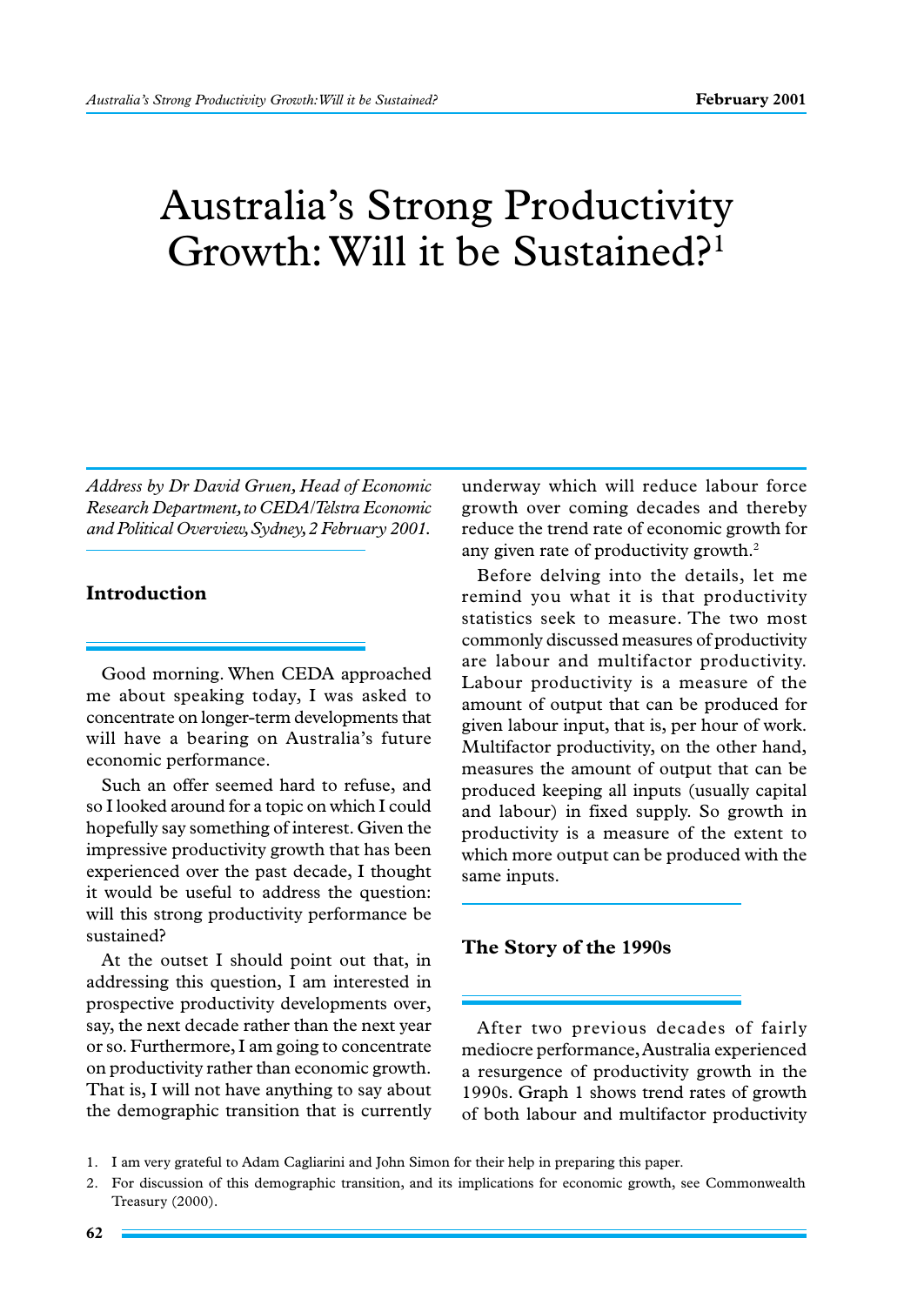#### **Reserve Bank of Australia Bulletin February 2001 February 2001**

during economic expansions over the past three decades in the market sector of the economy. Since the trough of the early 1990s recession in mid 1991, both labour and multifactor productivity have been growing at rates that have not been seen since the 1960s.

### **Graph 1**



Although the pick-up in the rate of productivity growth in the 1990s might seem quite modest, small changes in annual productivity growth can make a big difference to living standards if they are sustained for extended periods.

We can look behind these aggregate data, to ask which sectors have made the main contribution to the pick-up in productivity growth. Graph 2 shows a comparison of labour productivity growth across the sectors of the market economy in both the current economic expansion and the previous one in the 1980s. The top panel of the graph shows rates of productivity growth by sector, while the bottom panel shows the contribution that each sector made to the overall rate of labour productivity growth in the market sector of the economy.

Several sectors experienced rapid productivity growth in both the 1980s and

1990s expansions, including utilities (electricity, gas and water), communications and mining. But since these sectors experienced strong productivity growth in both decades, they clearly contributed very little to the *pick-up* in productivity growth between the two decades. Instead, the sectors which made the largest contribution to this pick-up were the non-traded sectors of wholesale trade, retail trade and construction. Together these sectors accounted for more than 100 per cent of the pick-up in market-sector labour productivity growth between the two decades, despite contributing only 40 per cent of the hours worked in the market sector.

Why has productivity growth in Australia been so strong over the past decade? Many commentators have suggested that this much-improved performance has been a consequence of the broad range of microeconomic reforms that have been implemented since the 1970s. While it is not possible to draw a direct link between particular reforms and the economy-wide improvement in productivity, the timing of the

#### **Graph 2**

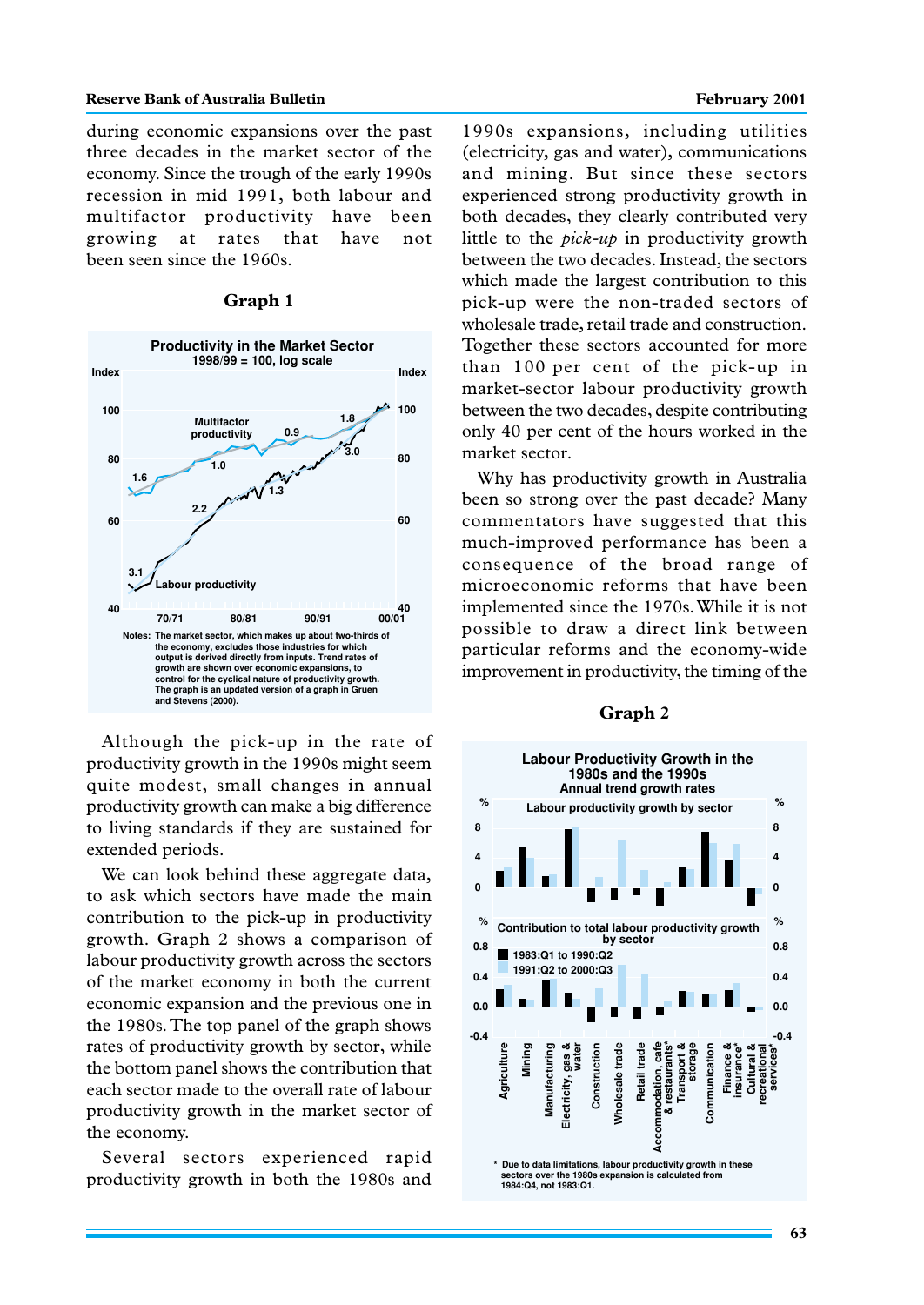productivity acceleration is at least suggestive that it was a consequence of microeconomic reform.3

As well as examining averages over a decade or so, we can also look at the evolution of productivity from year to year. Graph 3 shows labour productivity growth over the past twenty years, for the aggregate (non-farm) economy. There were two periods of particularly strong labour productivity growth in the 1990s – for a few years early in the decade as the economy recovered from recession, and again for a few years late in the decade.



### **Graph 3**

## **Will this Strong Productivity Growth be Sustained?**

Over the past year or two, however, productivity growth has slowed quite considerably. This has led a few commentators to argue that the beneficial effects of past microeconomic reforms are beginning to wane, and that the days of strong productivity growth in Australia are numbered.

I would like to take issue with this argument from a couple of different perspectives.

To begin with, these productivity numbers bounce around quite a bit, and so we should not draw too confident a conclusion from the productivity performance of the past year or so. After all, when output growth slowed briefly in the mid 1990s, this was associated with quite a pronounced fall in productivity growth at that time. As events turned out, however, this fall in productivity growth was not a harbinger of things to come, but instead a short-lived blip in the statistics.

A more important point, however, relates to timing. In most cases, well-executed microeconomic reform should enhance productivity growth. But for how long should the enhancement last? Should productivity growth be stronger for a couple of years, or for much longer than that? We do not have very good answers to these questions. My hunch is that, for some reforms, productivity growth may be enhanced for a long time.

Let me illustrate this point with one of the more significant microeconomic reforms over the past three decades, the fall in barriers to international trade. Graph 4 (upper panel) shows the Productivity Commission's estimates of the effective rate of assistance to manufacturing since the late 1960s. There has been a fairly continuous fall in the effective rate of assistance to manufacturing, from fairly high rates of assistance in the early 1970s, to very low rates by the year 2001.4

One of the important ways in which lower protection affects the structure of the economy is by increasing its openness to trade. As trade barriers come down, both imports and exports

<sup>3.</sup> Many of the contributors to the Reserve Bank volume, *The Australian Economy in the 1990s*, came to this conclusion, although it was not unanimous (see John Quiggin for an alternative view).

<sup>4.</sup> Manufacturing is not, of course, the only sector to have received assistance, but it and agriculture are the only sectors for which there are long runs of data on effective assistance. I focus on changes to manufacturing assistance because manufacturing accounts for about 12 per cent of the economy's output, compared to 3 per cent for agriculture, and so changes to manufacturing assistance should have a corresponding larger aggregate impact. Furthermore, imports of manufactures account for 2/3 of Australia's imports of goods and services, so distortions in manufactured-goods prices are likely to have implications for productivity across the wide range of the economy that uses imported manufacturing inputs.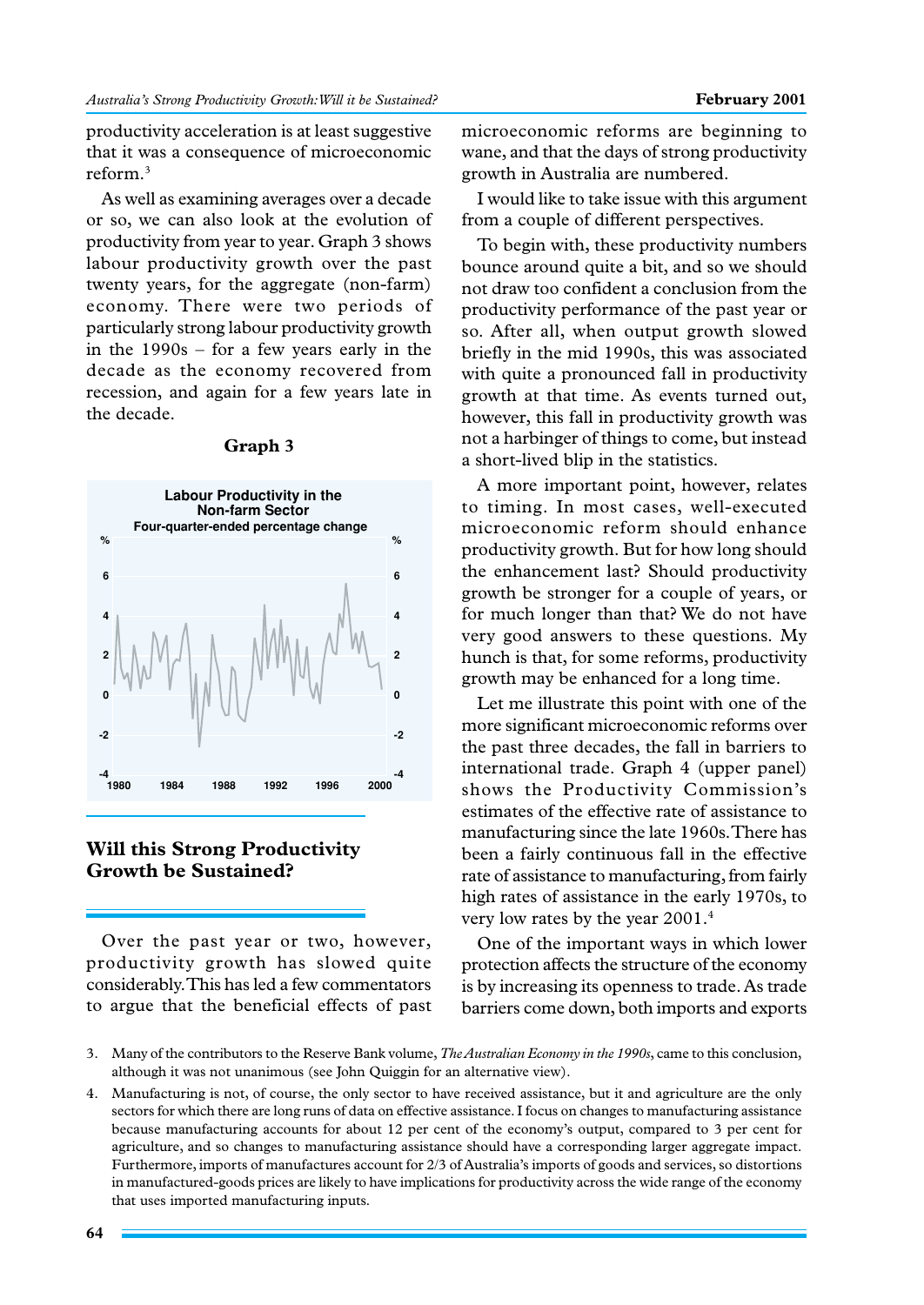rise. If we look at the extent of Australia's trade openness over the past few decades, we do see that the economy has become much more open as trade protection has fallen (Graph 4, lower panel).



#### **Graph 4**

But let me draw your attention to an interesting feature of this graph. There is no close relationship between the *timing* of falls in protection and rises in trade share. Effective rates of assistance in manufacturing fell significantly, and more or less continuously,

for a long time before the 1990s.<sup>5</sup> Despite this long period of falling assistance, the economy opened up gradually in the 1970s and 1980s, but quite a lot more rapidly since then.<sup>6</sup>

I don't want to argue that falling domestic protection was the only influence at work here. Lower transport costs and falling protection in overseas markets would also have been contributing to Australia's rising openness to trade. But it does seem that the gradual decline in domestic protection took a long time to have a big effect on the openness of the economy. Eventually, however, the cumulative effect of a long period of gradually falling protection, combined with the changes in behaviour that this helped to bring about, did have a big effect on the openness of the economy. And furthermore, this process of the economy rapidly opening up is continuing apace, if we can take the latest data as a guide.

How do these observations relate to Australia's prospective productivity growth over the next ten years or so? Openness to trade is one of the important drivers of productivity growth. This is especially so for small economies, since as well as aiding the process of technology transfer to the domestic economy, trade can substitute to some extent for a lack of large internal markets that foster competition and allow economies of scale to be exploited.<sup>7</sup>

How quickly should the increased openness translate into faster productivity growth? Well again, I would not be too confident that we understand the timing here, but my suspicion is that the rapid, and continuing, opening up of the economy over the past decade or so will be good for productivity growth for some time to come.

- 5. One could date the beginning of the significant falls in protection to the 25 per cent tariff cut in 1973. Over the following decade, effective rates of assistance to manufacturing continued to fall, but mainly due to changes in industry composition within the manufacturing sector. Since 1983/84, the continuous falls in effective rates of assistance to manufacturing have been dominated by declining rates of assistance across the whole manufacturing sector (see Productivity Commission (2000), p 12).
- 6. The graph shows the line of best fit allowing for a one-off change in slope, which occurs in 1991:Q3. Before then, the gross trade share of GDP rose by an average of 0.4 per cent each year, compared to 0.8 per cent since then.
- 7. As usual in economics, the empirical evidence is not definitive. There remains a debate about whether openness causes productivity growth or *vice versa*. Nevertheless, recent evidence is suggestive both that openness causes growth and that the effect is quantitatively important (see, e.g., Dowrick (1994), Frankel and Romer (1999), Ahn and Hemmings (2000)).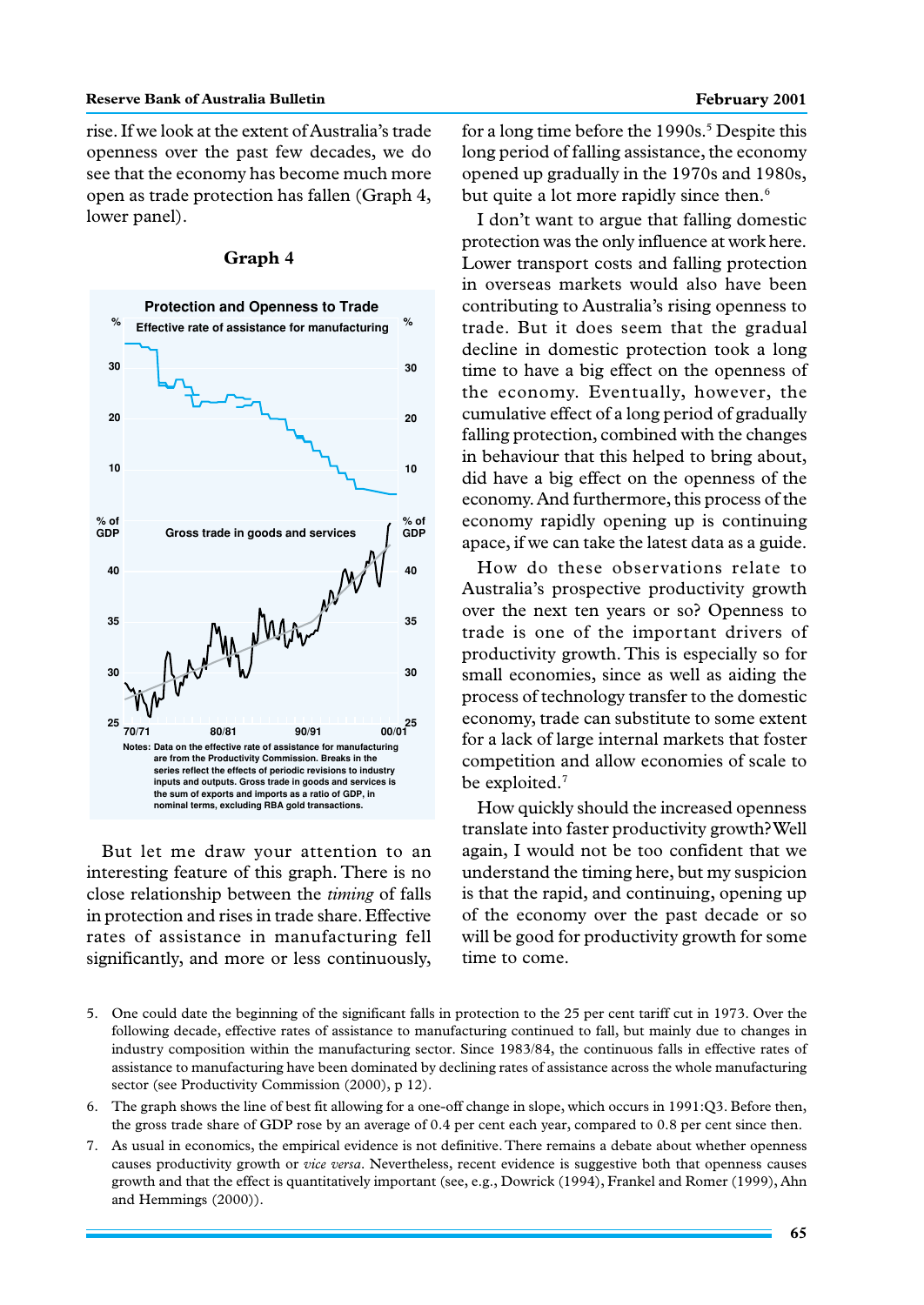One place you might expect to see this strong productivity growth is in the manufacturing sector itself. Declining protection has had a profound impact on this sector. Its export orientation, for example, has changed radically in twenty years, with exports rising from about 6 per cent of manufacturing output in 1980 to around 30 per cent by 2000. Despite this sea-change in the export orientation of this sector, however, labour productivity growth in manufacturing was only marginally stronger in the 1990s than it was in the 1980s (see Graph 2).

It would not be surprising to see a stronger productivity performance from this sector over the coming decade.

## **What About the 'New Economy'?**

If we are interested in prospective developments in Australian productivity over the next ten years or so, 'new-economy' developments are also worth thinking about.

The collapse of prices on the United States' NASDAQ stock exchange since last March has rather dampened enthusiasm for the new economy. But widespread misperceptions of the likely potential earnings of companies in the technology sector – which seem to have been responsible for some of the earlier run-up in share prices – should not be confused with the capacity of these developments to enhance the economy's productive potential. Many new-economy developments, like the Internet, reduce search costs and enhance competition, which is likely to be good for productivity, but not necessarily for the earnings of the companies involved.

But are the gains from the new economy being captured by the mostly foreign companies at the forefront of these technological advances, or are they being shared with the users of this technology? While many companies are clearly making significant

monopoly profits, users are also benefiting. After all, the rapid fall in prices for computers and computer-related equipment is a measure of the extent to which users are benefiting from the strong productivity growth being generated in the production of these goods.



**Graph 5**

To illustrate this point, Graph 5 shows nominal and real investment shares in Australia for information technology (hardware and software) since the mid 1980s. Nominal investment shares have been rising steadily, but fairly gradually, over this time. But the rapid declines in price for informationtechnology products, both software and hardware, have translated into very rapid increases in real investment shares. Over time, a dollar of expenditure has purchased a rapidly rising quantity of these products.

How much has this rapid rise in real information-technology investment contributed to labour productivity growth in the 1990s? We can estimate this contribution using the growth-accounting approach that was applied to the United States in a much-cited paper by Stephen Oliner and Daniel Sichel (2000) from the Federal Reserve Board. Table 1 presents a comparison of results for the Australian market sector with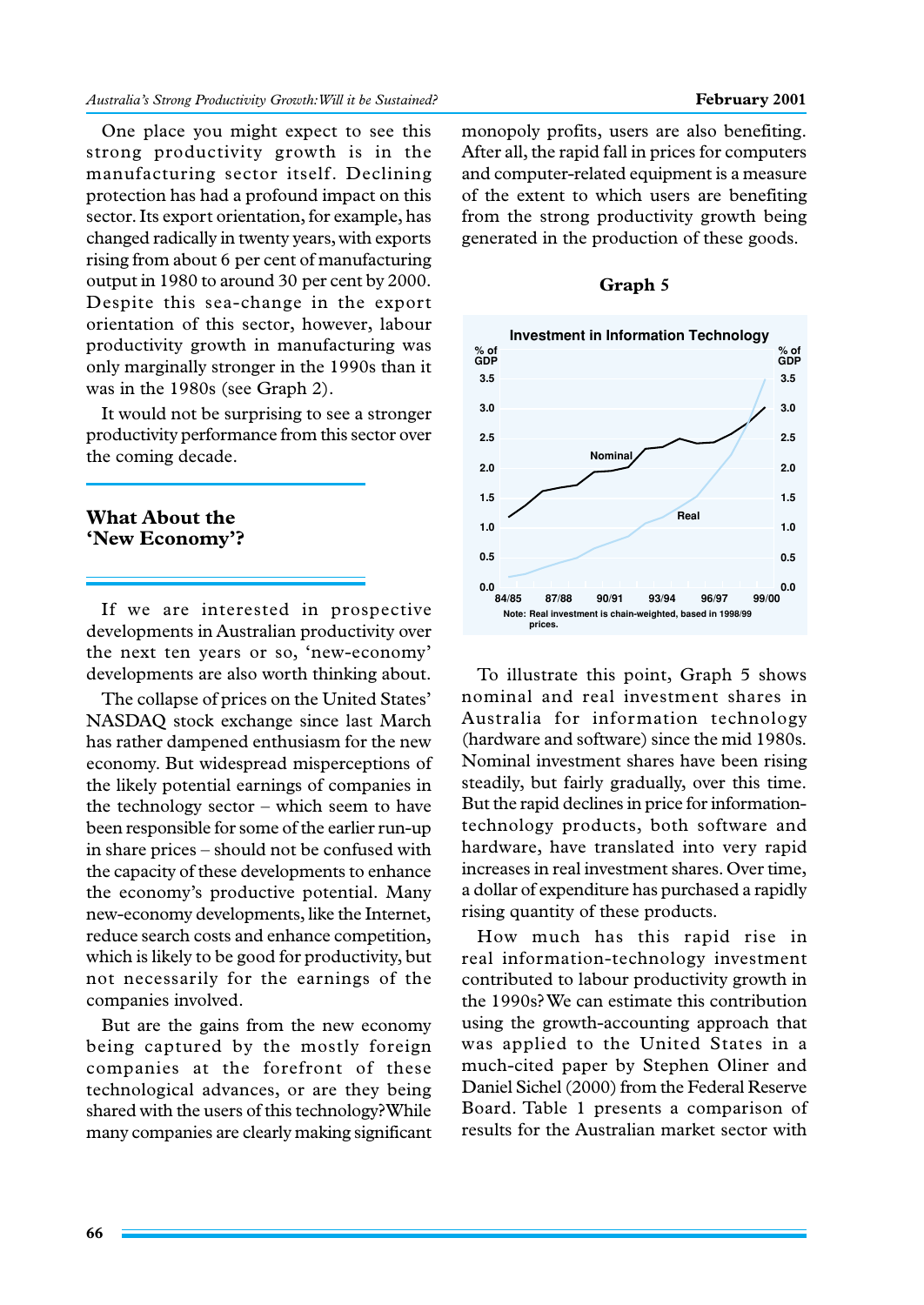Oliner and Sichel's results for the comparable United States non-farm business sector.8

Labour productivity growth in the Australian market sector has been very strong in the 1990s – significantly stronger than in the United States. Since Australia produces very few information-technology products, the productivity benefit that these products bring to the economy arises, in this growth-accounting framework, from the boost to the productive capital stock that they provide – that is, their role in 'capital deepening'.9

The results in Table 1 should be treated with some caution, because the assumptions that underlie them are in some ways fairly heroic. Comparisons between countries are also hampered by unavoidable differences in methodology, so I would treat with some suspicion the result that the capital deepening from information technology has contributed more to labour productivity in Australia than the United States.<sup>10</sup>

Nevertheless, the numbers do suggest that investment in information technology has contributed quite a lot to Australian labour productivity growth in the 1990s. Indeed, growth in IT capital appears to have contributed more to labour productivity growth in the 1990s than other capital – a statement that is also true for the United States. Furthermore, the contribution of IT

capital appears to have been getting somewhat stronger over the course of the decade. In thinking about productivity over the coming decade, we should expect that a continuation of these rates of investment in information technology should generate further significant contributions to growth in labour productivity.

Let me conclude this rather brief foray into the new economy by admitting that this growth-accounting exercise might seem rather far-fetched to those with a practical bent, relying as it does on smooth 'production functions' to describe how inputs of labour and various types of capital are combined to produce output.

So, it is perhaps as well to supplement these results with a concrete example of information technology making a significant contribution to productivity. Such an example would not be hard to find in a technology-intensive sector like communications, but let me instead give you an example from a rather more prosaic sector: the wholesale trade sector.

Wholesale trade made the largest contribution to the market-sector's strong labour productivity growth over the 1990s. This was partly because wholesale trade is a relatively large sector, but also because it experienced strong labour productivity growth (Graph 2). Interestingly, computer-based technologies appear to have contributed significantly to this improved performance.

- 8. Two previous authors, Wilson (2000) and Toohey (2000) have applied the Oliner-Sichel approach to Australian data. They use estimates of the 'wealth' capital stock of information-technology products rather than the conceptually more appropriate 'productive' capital stock used here. (The wealth capital stock measures the current market value of the stock of capital assets, whereas the productive stock measures their productive capacity. Since computers fall in value very rapidly, but remain quite productive while in use, these two measures are fairly different. See Oliner and Sichel, p 6, for further discussion.) The results presented here use unpublished ABS estimates of the gross rental payments to the various types of capital, rather than imputing these returns from aggregate data, as was done previously. The results here imply a significantly larger contribution to Australian productivity growth from information technology than the previous two sets of results.
- 9. In contrast to Australia, the United States has also benefited significantly as a producer of information technology. Oliner and Sichel also estimate the direct contribution to US productivity growth provided by rapid productivity growth in the production of information-technology products. While this direct contribution is significant, they estimate that it has been smaller than the contribution made by the boost to the productive capital stock provided by the installation of these products in the wider economy shown in Table 1.
- 10 For example, Oliner and Sichel's results do not incorporate those revisions to the US National Accounts that were released shortly before publication of their paper in November 2000. They explain that, had these revisions been incorporated, the contribution of information-technology capital to growth would have been 'slightly greater' than the results they report, which are reproduced in Table 1. The Australian results use the latest vintage of data, based on the annual *Australian National Accounts* released in November 2000.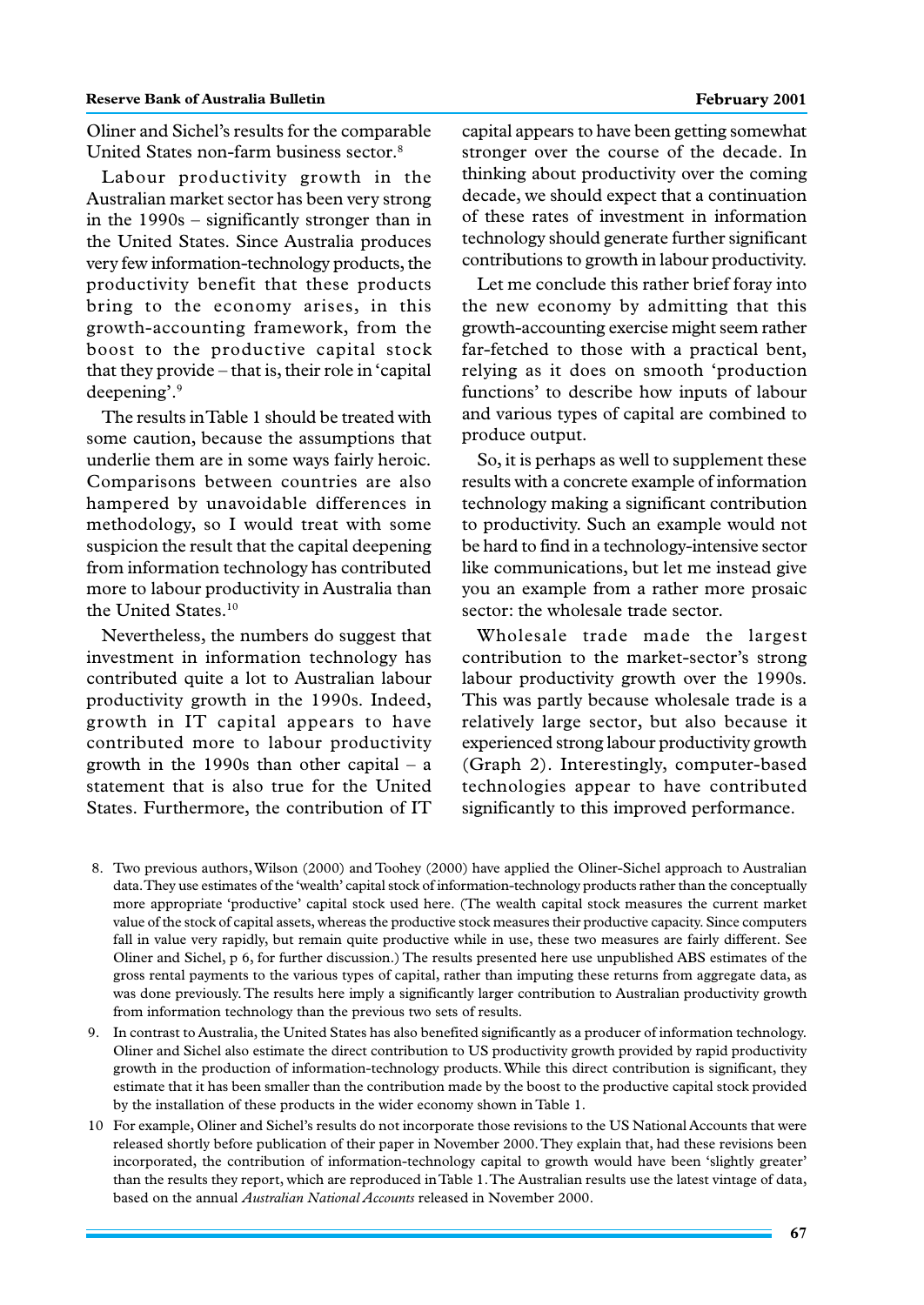|                                   | Australia<br>Market sector |         | <b>United States</b><br>Non-farm business sector |         |
|-----------------------------------|----------------------------|---------|--------------------------------------------------|---------|
|                                   | 1991-95                    | 1996-99 | 1991-95                                          | 1996-99 |
| Annual labour productivity growth | 2.1                        | 4.1     | 1.5                                              | 2.6     |
| Contribution from:                |                            |         |                                                  |         |
| Information technology            | 0.9                        | 1.3     | $0.5^{\circ}$                                    | 1.0     |
| Hardware                          | 0.4                        | 0.8     | 0.2                                              | 0.6     |
| Software                          | 0.5                        | 0.5     | 0.2                                              | 0.3     |
| Communications                    | na                         | na      | 0.1                                              | 0.1     |
| Other capital                     | 0.4                        | 0.6     | 0.1                                              | 0.1     |
| Labour quality                    | na                         | na      | 0.4                                              | 0.3     |
| Multifactor productivity growth   | 0.8                        | 2.2     | 0.5                                              | 1.2     |
| <b>Income shares</b>              |                            |         |                                                  |         |
| Hardware                          | 2.0                        | 2.5     | 1.4                                              | 1.8     |
| Software                          | 2.5                        | 2.7     | 2.0                                              | 2.5     |
| Communications                    | na                         | na      | 1.9                                              | 2.0     |
| Other capital                     | 36.2                       | 35.8    | 26.8                                             | 26.7    |
| Labour                            | 59.3                       | 59.0    | 67.9                                             | 66.9    |
| Annual growth rates of inputs     |                            |         |                                                  |         |
| Hardware                          | 21.2                       | 32.6    | 17.5                                             | 35.9    |
| Software                          | 20.4                       | 17.0    | 13.1                                             | 13.0    |
| Communications                    | na                         | na      | 3.6                                              | 7.2     |
| Other capital                     | 1.1                        | 2.5     | 1.6                                              | 2.8     |
| Labour hours                      | $-0.1$                     | 0.7     | 1.2                                              | 2.2     |

| Table 1: Contribution of Information Technology to Labour Productivity Growth |  |
|-------------------------------------------------------------------------------|--|
| Per cent                                                                      |  |

Notes: The contribution from the 'communications' capital stock in Australia is included in the 'other' category, and there is no adjustment for labour quality. The time periods shown are those used by Oliner and Sichel. Australian results are from Simon (2001); US results from Oliner and Sichel (2000).

For example, barcoding and scanning of products, initially introduced by grocery retailers, became widespread in the wholesale trade sector in the 1990s. By enabling accurate electronic records to be kept of products all along the supply chain, this technology has reduced inventory levels, the number of times goods need to be handled, as well as the response times of wholesalers to the demands of their customers. In turn, this innovation has led to others, including warehouses which operate with paperless ordering systems, and warehouse management systems which manage all facets of the content of warehouses, including the age of stock, use-by dates, etc (Johnston *et al* 2000).

While barcodes and scanners may now seem too passé to be classified as part of the new

economy, it is not hard to imagine that the significant and increasing share of real investment in products like these will have a continuing noticeable effect on productivity growth in the years ahead.

# **Conclusion**

I started my talk this morning by posing the question: Will Australia's strong productivity growth be sustained?

Well, by now you can tell that I haven't answered the question.

Of the myriad of influences that will undoubtedly affect Australia's productivity